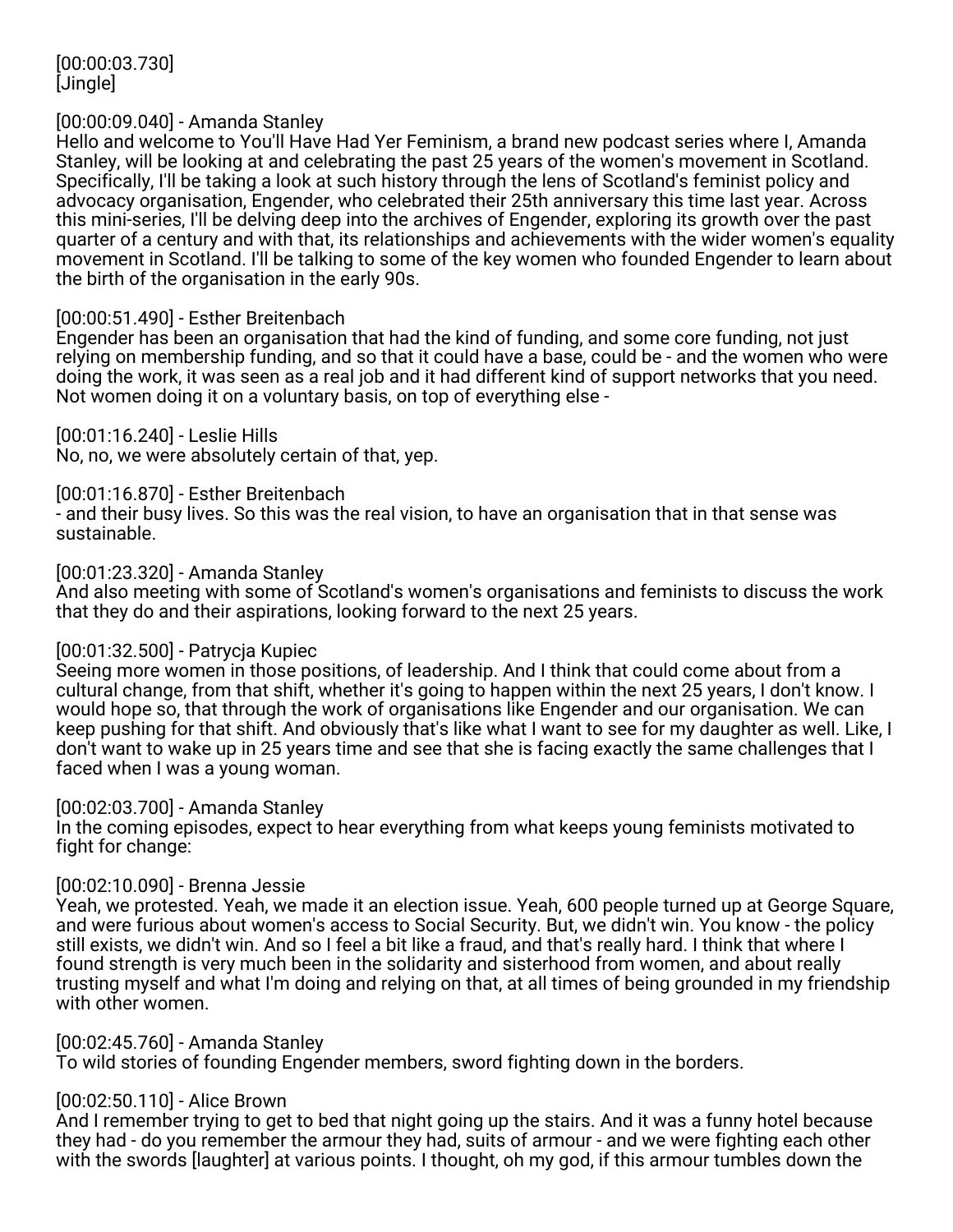[00:03:07.468] [Jingle]

# [00:03:13.260] - Amanda Stanley

It's clear that there are many stories to tell, too many for this one series. There have, of course, also been a number of women who have been involved in, or supported Engender, in one way or another throughout the years. And again, too many to interview and of course, sadly, some who are no longer with us. However, their names and legacies live on with Engender. And I hope through the interviews you'll hear, alongside the archive research, and other conversations I had along the way, that this series will offer a snapshot into such histories and highlight how Scotland's feminist movement has for a long time, and continues to be, driven by a great sisterhood of women who desire to make Scotland a more equal place.

# [00:03:50.420] - Amanda Stanley

Having personally worked with Engender for a couple of years now as their podcast producer, I've had the opportunity to feature so many incredible feminist voices from around the country covering a variety of topics, many of whom feature in this series, but an awful lot who don't. But don't fret, you can listen to all of those episodes by searching for On the Engender, wherever you get your podcasts. But one thing that has been missing through all the conversations I've recorded, is the history of Engender and where it all began. Engender is a well-established and respected policy and advocacy organisation here in Scotland today. And so it's hard to believe that there was once a time where the organisation didn't have an office, or paid staff, or that their research wasn't being brought up by politicians in debates. I wanted to find out more about this, about how and why Engender began, about the activism in Scotland in the early 90s in the lead up to the Scottish Parliament being formed, and what that would mean for women in Scotland in the years that followed.

# [00:04:46.550] - Amanda Stanley

As with many stories around campaigning and activism, the roots of such equality driven movements such as the women's one, and indeed the creation of Engender, starts with planning and organising and hours of unpaid work, in order to lay the foundations to make something bigger. I sat down with one of the founding members of Engender, Esther Breitenbach, alongside the former head of Equalities, Human Rights and the Third Sector, of the Scottish government, Yvonne Strachan, and the former director of One Parent Families Scotland and previous convenor of Engender, Sue Robertson at Engender's office in Edinburgh. As we sat down, looking through old reports and archived materials, my first question to Esther really was, so how did it all begin?

# [00:05:27.980] - Esther Breitenbach

I think the first thing to say is, Sue Innes who was then writing as a columnist in Scotland on Sunday, who took the initiative to pool a group together, to organise a conference. And I was working in Aberdeen at the time, and then I moved back to Edinburgh, I think just before the conference happened, or maybe just after. That was held at the City Chambers, it was chaired by Sheena McDonald, and Yvonne and I were among the speakers. And after that, it of was typical format, I don't know, probably I've given the programme to somebody, so there was workshops, you know, there was plenary sessions and workshops. And there was a lot of talk at that stage about we need something it was initially the idea that people needed to communicate more. There was a lot going on, but we didn't necessarily know about it. So, it was the idea of just being an information network. And when we first had these discussions that it was around that issue of an information network. And so I think we started - there was people met, and I wouldn't care to say how often before Engender as such came into being, because even then I think there was quite a lot of turnover, and who was coming to the meetings. But we were, first of all, talking about it as some Scottish Women's Information Network, and then it was sort of, Women's Foundation Scotland was an idea. It was also, you know, to try and raise some funds. And I was looking, because I know there's this issue about when did it actually start, and it's like 25 years [Sounds of agreement from other people]. Well, I looked at some papers, I found. And actually, as you can see, the first newsletter with Engender, as the name of the organisation was published in June 1992. And it was - Engender was registered as a limited company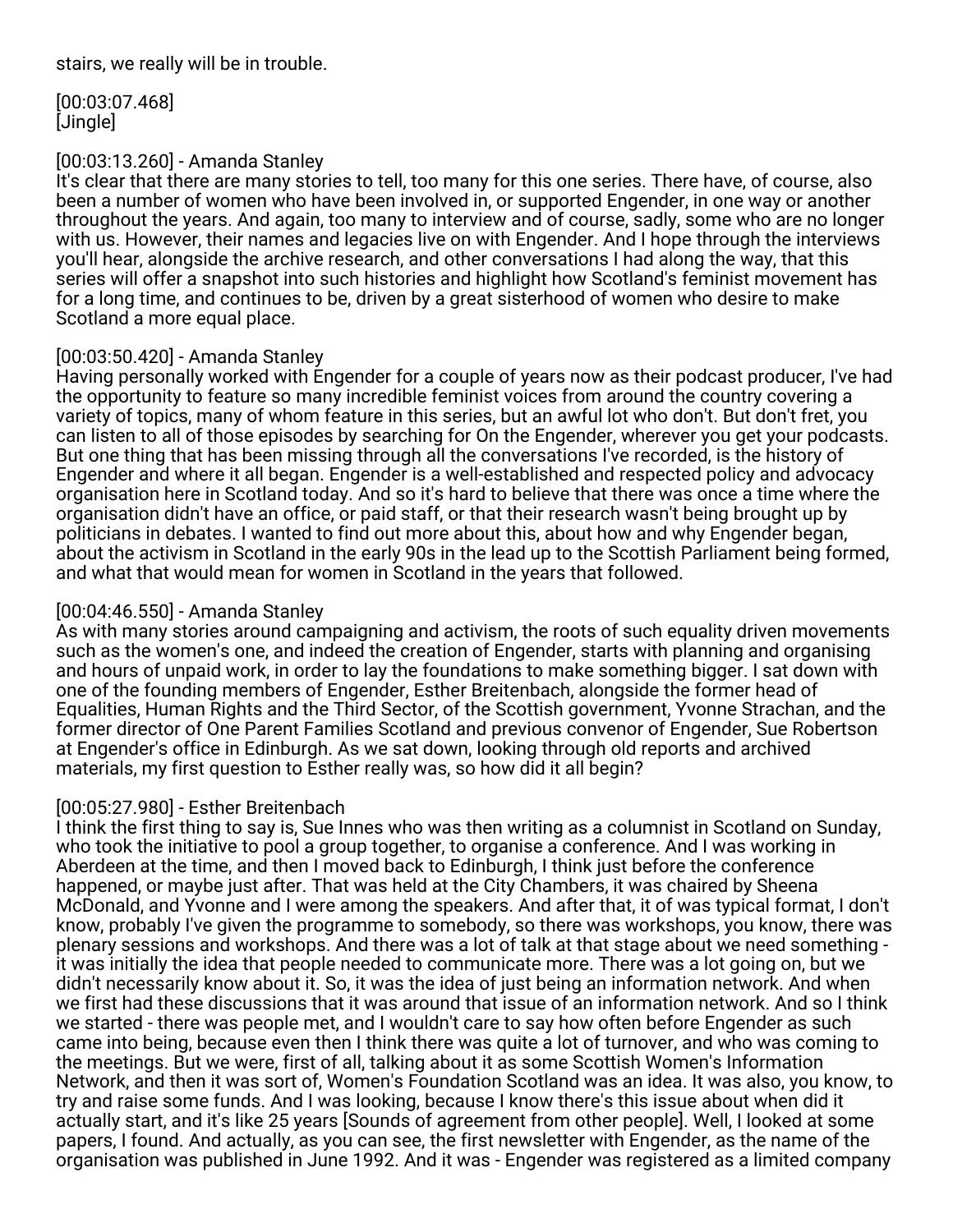on the 16th of September, 1992. So, in that sense, 1992 really is the starting point.

[00:07:24.890] - Amanda Stanley Because it's 1993 that became a membership organisation which I think is what, the anniversary is?

[00:07:30.000] - Esther Breitenbach That's right.

[00:07:30.002] - Multiple voices Yes, yes. [Sounds of agreement]

## [00:07:31.550] - Esther Breitenbach

And money was raised by a number of people giving quite generous donations [Sounds of agreement], and then other people who didn't have the cash putting in what they could. But the generous donations really provided a base, for the organisation. And what we decided to do was to produce nice materials to launch it. And so we had a designer, Lizzie Sanders, who was part of - her company was called Millhouse. And Lizzie did these nice leaflets and the logo and so on. So before we launched as an organisation, we had the kind of nice folders, and the leaflets. And then yes, the formal launch was early 1993.

# [00:08:12.500] - Amanda Stanley

These donations would help to get Engender up and running. And when I met fellow founding members Alice Brown and Leslie Hills, Leslie spoke in more detail about how they gathered their initial donations, calling on friends, women and men alike, to chip in. But before that, here, Alice explains what the turning point was in the lead up to the parliament being formed and how that really created an opportunity for changing how women were represented in politics and government.

## [00:08:37.550] - Alice Brown

The '92 general election was pivotal, because at that stage people were expecting a change of government and it didn't happen, which meant devolution wasn't going to happen. So that opportunity to create a different kind of democracy, so it's broader than - it's about representation more generally. And we were saying you can't talk about democracy and representation, if you don't actually think about women's role in this, it's not - don't just keep it as if it's non-politically gendered. And so at that stage, when we saw what had happened, before the election, we'd set up a big conference called Changing the Face of Scottish Politics, which was really instrumental because we had to -

[00:09:22.300] - Leslie Hills It was in Glasgow.

### [00:09:22.930] - Alice Brown

- it was in Glasgow, and it was done through the John Wheatley Centre at the time. And we used these organisations like John Wheatley, and I was at the Unit for the Study of Government in Scotland, to get them active and actually supporting events, to get some debate going on some of this. And that it was one of the few events that they held, that actually was sold out, you know, you couldn't get in! And so there was 200 women, all came together. And what they were asked to do, was to imagine a parliament that actually was 50/50 and what difference that would make to ordinary women. And we weren't talking about just politically active women. And this, again, is one unique features of this, that it crossed party, but crucially, it actually was non-party. It was just a lot of women, in all different walks of life saying this isn't right.

[00:10:14.480] - Leslie Hills

And very, very aware of all women who don't have a voice, because we were all people who did have a certain amount of voice -

[00:10:21.610] - Alice Brown We had a voice, to some extent.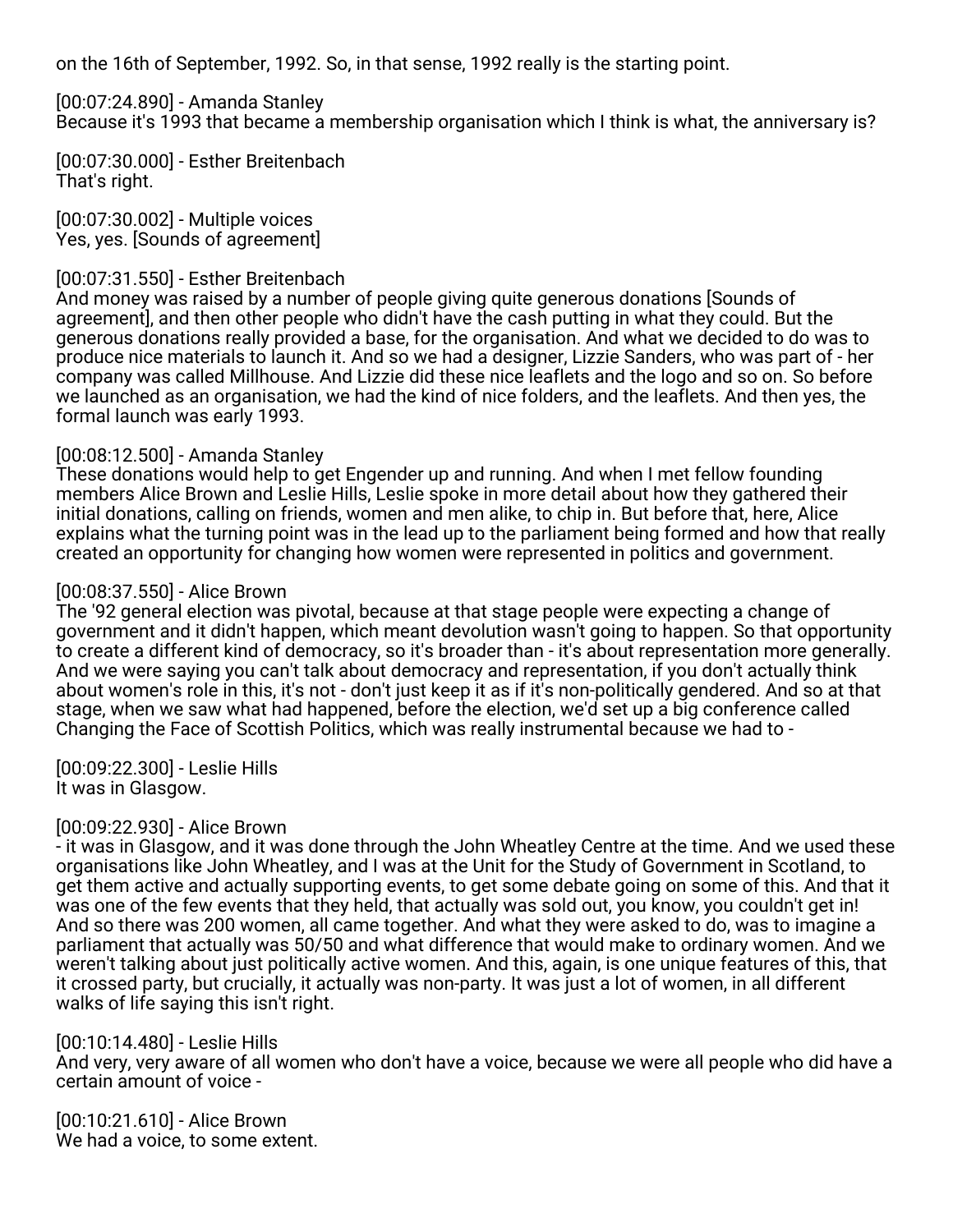[00:10:21.610] - Leslie Hills

- although, it was continually not listened to.

# [00:10:23.890] - Alice Brown

Yes. So, when the election was lost from a Labour perspective, that went by. So we had a recall conference to say, look, it might be lost and everyone's depressed, but actually the campaign really starts now. We get ready for the next one. And we were very strategic. This is what I think is something, and we were very collaborative, because, you know, there's not often a good history of people collaborating well on some of these things. And so there was space for everyone to, I think, get engaged, if they wanted to get engaged. That was one of the things I remember about it as well. But the crucial thing, I think that drew people together was, in a lifetime, when do you get the opportunity to create a parliament, and to do so in peaceful circumstances. You could not let that once in a lifetime opportunity pass, it was a unique opportunity. Because once you have incumbency, once you have bums on seats, you can't get them off. And that's what we found in Westminster. Before the next election, there was only three women MPs representing Scottish constituencies out of seventy two. I mean, that's just appalling. So once these seats were taken, so it was a new house and new seats. This is what galvanised people to think, well, actually, if you start more or less 50/50, then the thing starts on an equal basis.

[00:11:44.830] - Leslie Hills And if you don't have first past the post -

[00:11:46.620] - Alice Brown And if you don't have first past the post, there's ways of achieving it.

[00:11:48.990] - Leslie Hills For most deficits. [?Unclear]

## [00:11:49.450] - Alice Brown

That's right, yeah. But Leslie made a point earlier about evidence and data and information. And this is one of the key things that Engender focused on. And if I go back a bit, Esther and I and a woman called Fiona Myers, produced for the Equal Opportunities Commission just before the election, a document, which did a complete literature survey of what we know about women in Scotland. And of course what it showed was howling gaps. And what it also demonstrated was that evidence wasn't even being collected. So there is just basic things about data, and statistical analysis, you couldn't do. Because it wasn't broken down by sex, let alone region, or lots of other categories. And without that basic information, it was difficult actually to make the argument. But that was why the gender audit was born out of Engender, that became one of its real babies, because it was a source of just fundamental information about women in business, women in law, women in culture, women in politics, and crudely, you know - knowledge is power. But it - Les mentioned raising awareness. It was a real tool for actually taking that out with us and saying, you know, look at these low levels of representation. And actually appealing to men about it, because I think, well, genuinely some of them not that they weren't aware - but they just didn't even think about it.

[00:13:18.090] - Leslie Hills

They didn't think it was important, it really wasn't. But, there were men with goodwill.

[00:13:23.880] - Alice Brown Yes.

# [00:13:24.390] - Leslie Hills

And I do remember one of the things when we decided to raise money to get started, I sent a letter to all the men that I knew, that I knew would be helpful towards us. And I was explaining that we wanted to set up an organisation that would take away all their power [Laughter]. And I elaborated on this to some extent, and then said that if they gave me money, I promised I would not harangue them at dinner parties ever again. I didn't keep that promise. But actually, people gave me - [unclear] gave me about 100 quid. It was a lot of money at the time. And there was a fiver from here, and a fiver from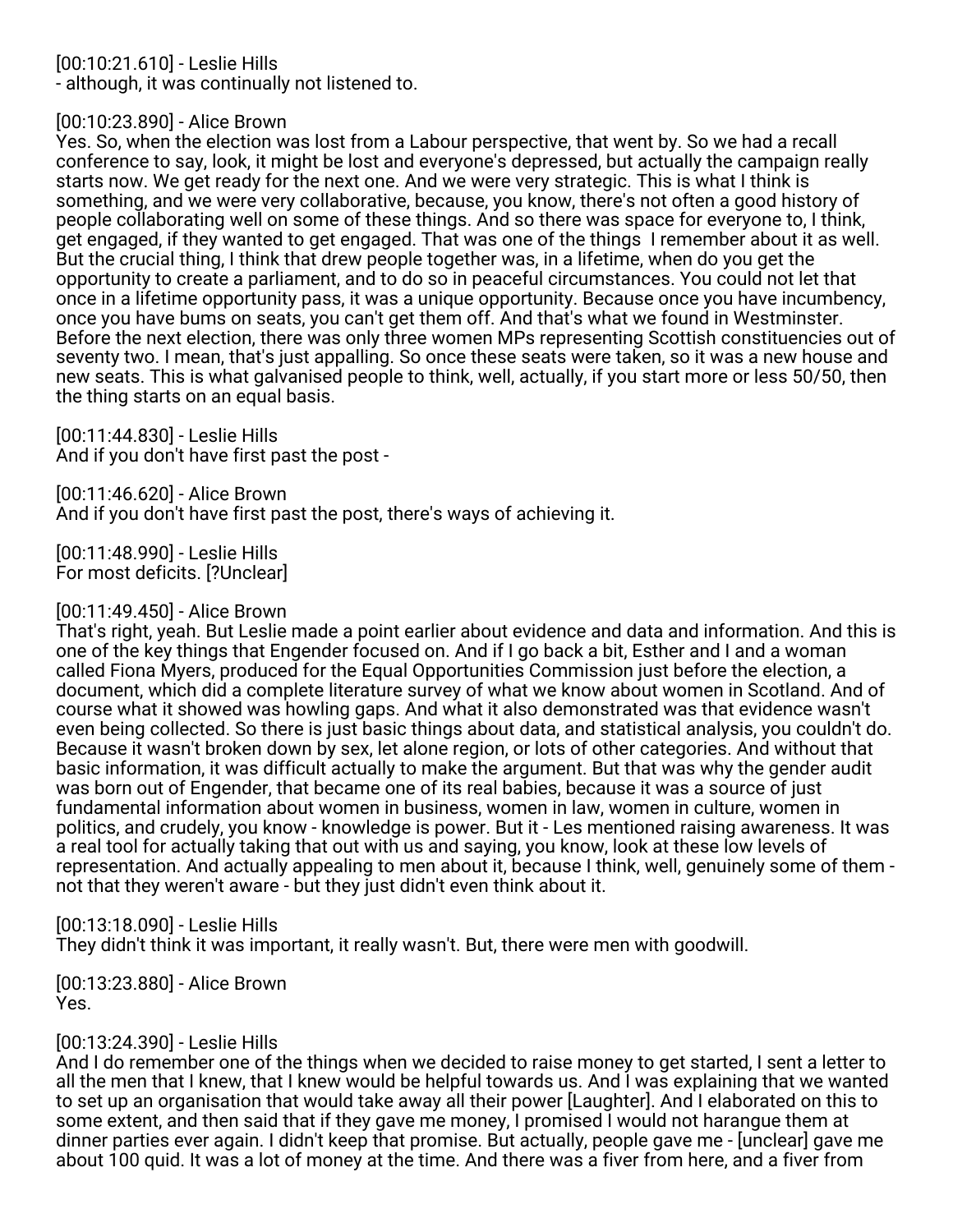there, which was quite nice. And I think it was part of what we felt, that the last thing we wanted to do was to alienate. We wanted to have the data to make our point, so that these men could not refute it, and would not want to refute it basically.

### [00:14:14.890] - Alice Brown

Indeed, indeed. Because the argument was always, that this would actually improve democracy, because, remember, the context was about, you know, real debates about democracy. This would improve democracy, because it would give a voice to people who currently don't have a voice yet, are impacted by all sorts of policies, people, not just women's issues - transport, economics, anything you care to mention. And you started to see people saying, yeah I can get your point, and you bring a different perspective to the table. You therefore would have policies that were much more in tune with people's needs, etc. So that was the kind of debates you would have, so it wasn't confrontational. As I said, it was trying to influence key men as well, who were decision makers and gatekeepers, to a large extent. Yeah, just again, to reinforce -

[00:15:08.190] - Leslie Hills That's quite interesting how terrified they were. [Laughter]

[00:15:10.008] - Alice Brown Yes!

[00:15:10.710] - Amanda Stanley I was going to ask, how successful was that?

### [00:15:12.900] - Alice Brown

Well, they started to take it seriously because suddenly, you know, women do vote, surprise, surprise. And you then started to get that click between actually, party interest. Brian was one of the very, very few journalists, Brian Taylor, who started to take us seriously, because you couldn't get anyone to - I think you've said this Leslie - couldn't get anyone to be interested because we weren't interesting. In their view. And then suddenly we started doing things like the demonstration outside St. Andrews House with the dirty washing, and stuff like that. And, you know, to raise awareness, big campaigns in the newspapers, 50/50, and again, people contributed to get these adverts in the newspapers. And suddenly you've got the gentleman or two saying - mm, yeah. And Brian was one of the few that took it very, very seriously, and started to say - oh, this could actually influence the outcome of the election? This is where, again, the academic backgrounds were useful. And also a key element here was the comparative dimension. We drew on evidence from Sweden, Finland, Norway, and others, to say - look this can be done. It's not beyond the realms of possibility. And this is how individual parties can do it.

### [00:16:26.870] - Amanda Stanley

During all of this work and campaigning in the early 90s, Engender was also still formalising itself as an organisation. It already started gaining traction, but still needed to figure out how the structure of the organisation should look. With little time to waste, the group would head to the borders for an intensive planning weekend.

### [00:16:44.000] - Leslie Hills

We were all incredibly busy. And I think that meant that we would meet once a month, after we got started and we were incredibly efficient.

[00:16:56.750] - Alice Brown [Sounds of agreement] Yep.

# [00:16:57.350] - Leslie Hills

We all knew what we were doing. Even at that time, we were on computers, which was most unusual. And we were just really, really efficient at getting things done, which was hugely important, I think. And after we had called that meeting where you were, and we all put 200 pounds in, and then having to decide what we were going to do, and get our structure set up properly, we decided to go away for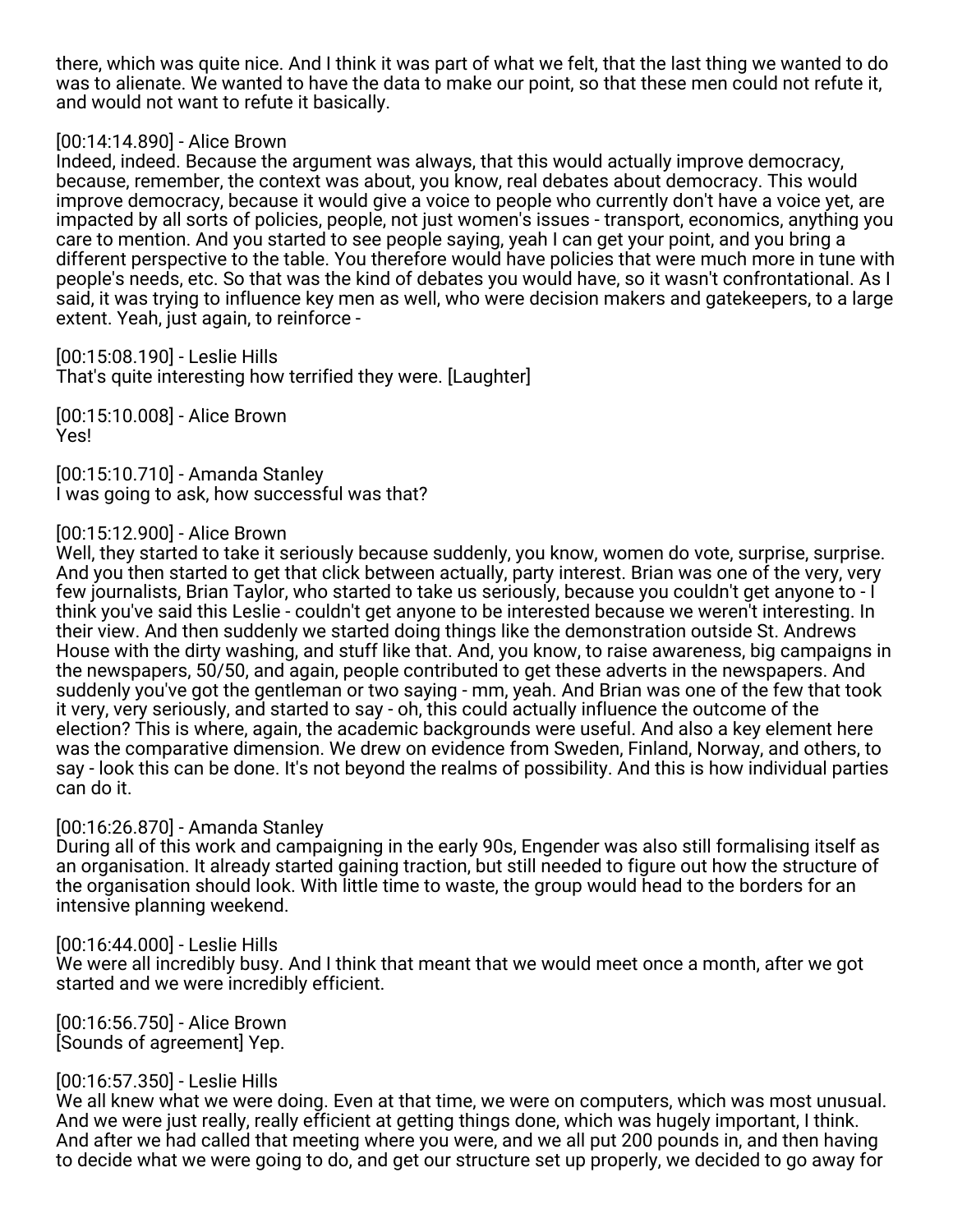the weekend. And we went to the borders.

[00:17:24.140] - Amanda Stanley

Could you expand on that? Because that's something that I thought was interesting on the second newsletter it was, that you spoke about that and what happened.

[00:17:32.740] - Leslie Hills Yes.

[00:17:33.590] - Amanda Stanley It would be quite interesting, just for the people who will be listening, if you could expand on what happened when you were down in the borders?

## [00:17:40.280] - Leslie Hills

I had been working for the Scottish Education Department and running committees, and I had discovered - we used to have these terrible meetings in some government building in Glasgow, and they'd put us up in some terrible hotel. And I discovered that for exactly the same money, if not less, we could have a proper weekend away in a hotel in the borders. At that time, they were doing a few days very cheaply in winter.

[00:18:03.512] - Alice Brown That's right, that's right.

[00:18:04.070] - Leslie Hills So, you know -

[00:18:04.850] - Alice Brown A bed and breakfast. Or a dinner, bed and breakfast!

# [00:18:07.990] - Leslie Hills

I would, sort of - I mean they were all men on the committees that I was on. I was never, ever on a committee that I wasn't the only woman on, which meant, of course, that if you made a mistake - oh, women were useless and not the other way round. So we decided to go to this hotel. And we were very efficient and very serious, I think. But we had, I can't remember, the agenda was about structure, I think. How we were going to set this up.

[00:18:34.958] - Alice Brown And membership -

[00:18:35.390] - Leslie Hills And also absolutely getting aims straight. And membership, what membership would be, and how we would organise it. And there were interim aims, and because the parliament wasn't anywhere near set up. So it was all of that. And building towards it.

[00:18:51.530] - Alice Brown It was the planning, it was that planning again.

### [00:18:53.570] - Leslie Hills

Yep, exactly. Really, I mean, after the weekend, you asked about the weekend and the story that we tell is, of the work that we did. But in the evening, we went and we went to the bar, and it was so funny. There was a whole bunch of us. Now, it's difficult for you young women to understand that the sight of a group of women, who weren't knitting, who were out on a Saturday night -

[00:19:19.340] - Alice Brown Enjoying themselves -

[00:19:19.910] - Leslie Hills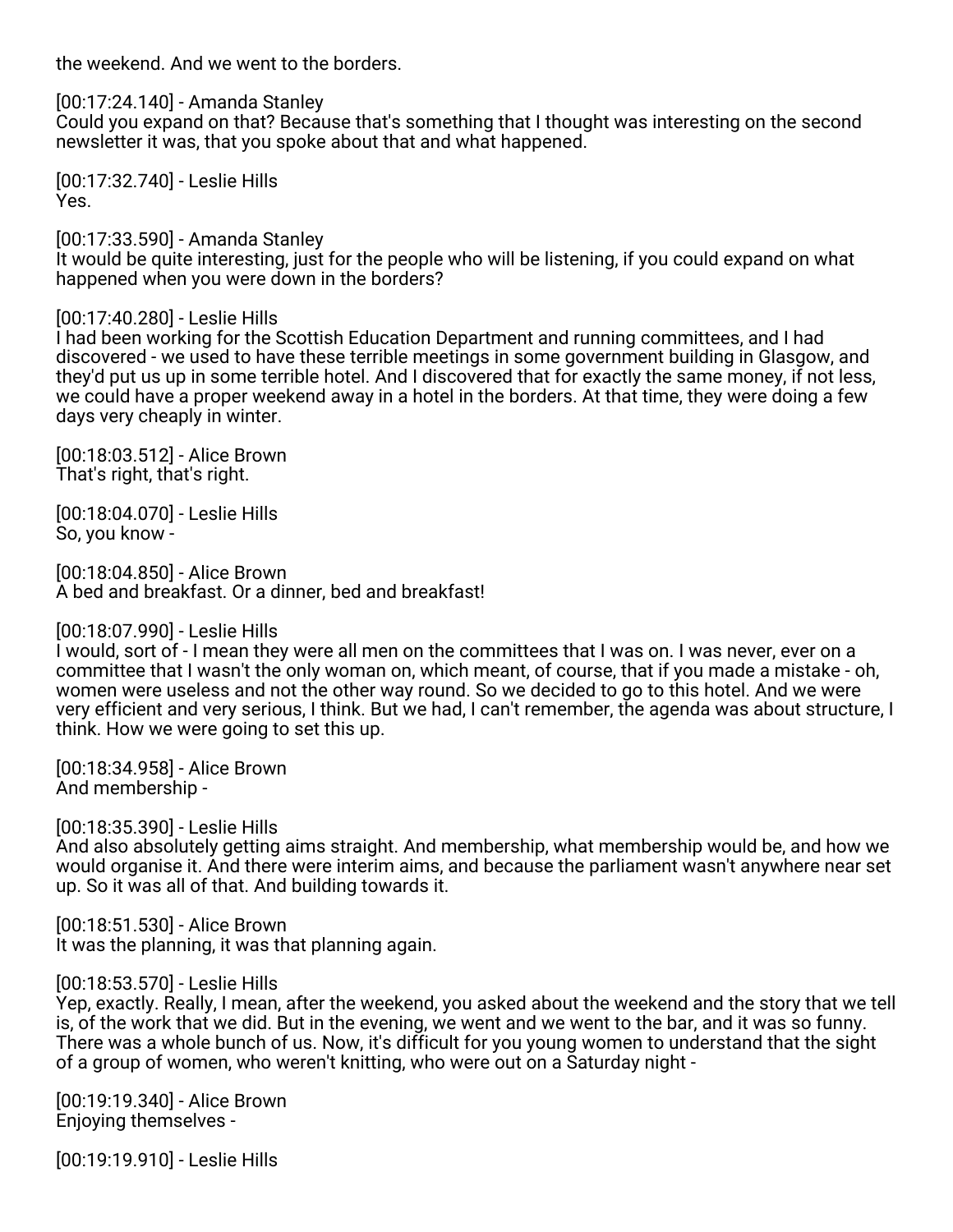on their own, enjoying themselves -

[00:19:21.740] - Alice Brown without men.

[00:19:21.740] - Leslie Hills drinking, and clearly, you know, enjoying each other's company, was not just surprising to the men that were there, but was anathema to them.

[00:19:29.930] - Alice Brown It was threatening, actually.

[00:19:30.710] - Leslie Hills It was a real threat. You know, because women's friendships were not encouraged.

[00:19:35.600] - Alice Brown No.

[00:19:35.600] - Leslie Hills And there were no spaces where you could do it, women. Lesley Riddoch and I went over dinner round about that time, wee bit later. We went to a place on Leith Walk, and the guy who was serving us came up and said - on your own tonight, ladies, are you?

[00:19:49.150] - Alice Brown [Laughter]

[00:19:51.490] - Leslie Hills We've always said - no, I'm with her! [Laughter] It was just extraordinary. One of the other things that I ought to say, though, is that it was '92, so I would be nearly 50.

[00:20:04.980] - Alice Brown Yeah, you were just under 50.

[00:20:05.700] - Leslie Hills And what we all thought was, we wanted to do this, get it set up, get it going and hand it over. And it was very much our thoughts because I mean, Margaret was older than me, Oona was older than me. Hope's, just older than me. And we all felt that we didn't want it to turn into one of these institutions, run by people for their own purposes, basically.

[00:20:31.752] - Alice Brown Yes, yes, it was to be an evolving, growing organisation -

[00:20:32.900] - Leslie Hills

- as it got older, and really want it. And that was one of the things that we, kind of, came out with. We must find a way of getting young women involved. And to a huge extent that worked.

### [00:20:46.310] - Alice Brown

It did. I mean, I think one of the things about that organisational weekend, because it was incredibly efficient, because it went off on Saturday morning. We sat down, we got organised and had the flip charts out, and we were doing all the stuff. But we'd all been active. And in politics, you know, you and I in the Labour Party, we knew how to run meetings. We held positions in different organisations, that we knew about structures, so we thought, let's forget this because we'd all been hippies in our day. Let's forget the structuralist stuff. Some things have to get done, decisions have to be made. We want to keep it open, but we need you know - we're very clear about some of the ways of setting up an organisation. And I think we underestimated the skills that we brought, actually, you know, because we just did it. That weekend.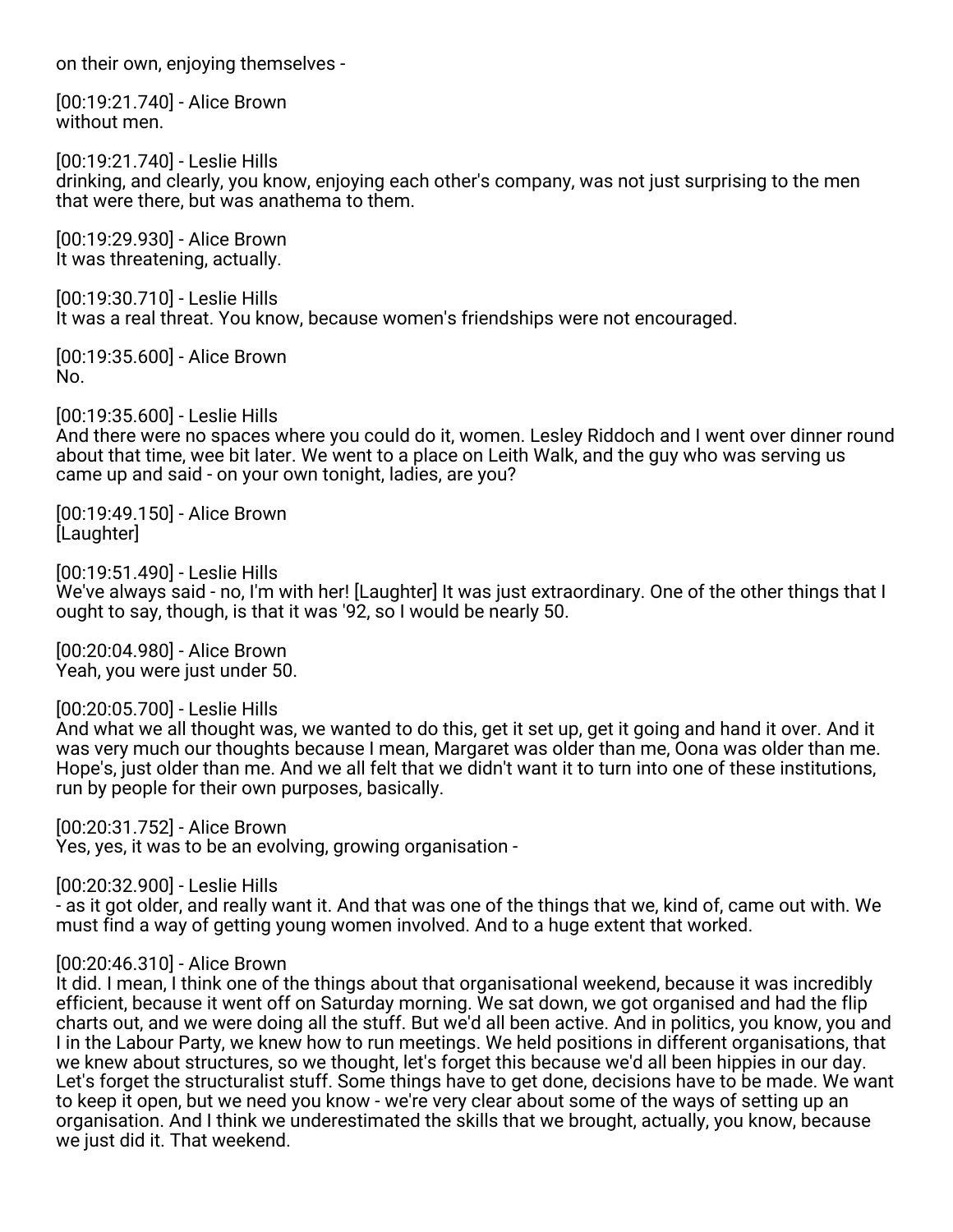[00:21:30.190] - Leslie Hills There was no wandering off -

[00:21:31.370] - Alice Brown No, no.

[00:21:31.660] - Leslie Hills There was nothing, it was absolutely to the point.

## [00:21:34.510] - Alice Brown

I've got one or two photos, I was trying to find last night, but I'll look for them. And I remember trying to get to bed that night, going up the stairs. And it was a funny hotel because it had - do you remember the armour? They had suits of armour. [Laughter] And we were fighting each other with the swords at various points. I thought, oh my God, of this armour tumbles down the stairs we really will be in trouble. But we actually got very aggressive comments from guys in the bar. I mean, really aggressive. I mean, you know, totally uncalled for. Because we weren't bothering them. But it was, it really was, you know, who are you? And you, what are you? You know, and how dare you be out without men? That was the implication wasn't it.

## [00:22:16.600] - Amanda Stanley

Men being disgruntled at women having fun, and taking up space is definitely still very much so a problem today. Within the realms of the media and politics in Scotland also, women continue to be underrepresented, but also under supported. Which is why in the early years of Engender, there was a desire to create a space for women to meet. As Esther and Sue explain.

### [00:22:37.570] - Sue Robertson

There was some discussion around, in the early stages, about that part of the purpose might be having a women's centre as well.

[00:22:47.830] - Yvonne Strachan Oh, yes, I'd forgotten about that.

[00:22:49.060] - Esther Breitenbach It wasn't so much a centre, but a club!

[00:22:52.130] - Sue Robertson Yes, yes, yes. Because -

[00:22:54.070] - Amanda Stanley When can we bring that back? [Laughter]

### [00:22:56.080] - Esther Breitenbach

But the idea of the club, I'll elaborate on that a bit because I think it was quite an important concept and I think it's a shame it didn't happen. The idea was it would be a space for women to drop in, and feel relaxed and talk about politics, and other things. So that they would have a social space, and it would be situated near the parliament. The assumption would be that we'd have a parliament. And so it would be there as an organisation that you could have, you know, this kind of formal, informal discussions going on around the political issues, and be close by, you know, have your building with your social club element [Sounds of agreement]. Close by the parliament, so that you could act as a sort of lobbying organisation. And I think, you know, we'd talk through the issues about the club, that while it would have been a sort of a women's space, you would have had the capacity to invite male guests, you know. And the male allies point is probably important. [Sounds of agreement]

[00:23:52.160] - Multiple voices Yes, yes.

[00:23:53.330] - Esther Breitenbach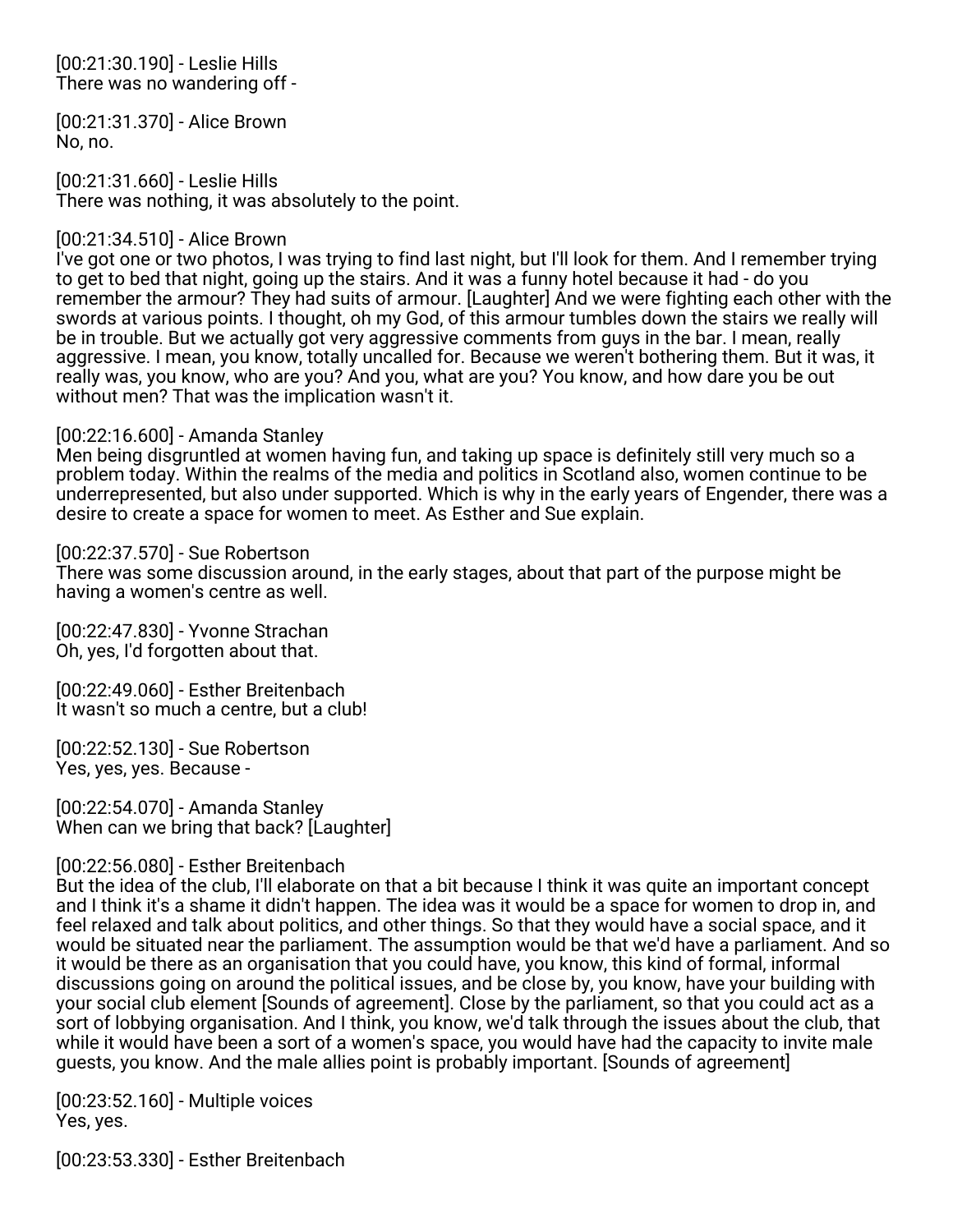Some men gave money, as well. [Sounds of agreement]

[00:23:56.340] - Yvonne Strachan And who were always kind of I guess, a supporter.

[00:23:58.460] - Multiple voices Yes. Yes.

[00:23:59.860] - Amanda Stanley It's interesting that you said near the parliament because obviously now, although not a social hub, our new office is very close to the parliament!

[00:24:06.020] - Multiple voices [Sounds of agreement and voices overlapping]

[00:24:08.560] - Yvonne Strachan It's come to fruition!

[00:24:09.700] - Amanda Stanley Yeah, it has! All we need now is a bar built-in somewhere.

[00:24:13.810] - Sue Robertson

Well it was interesting because I think the model, that Engender started off with, there was some wealthy women putting in money, and other people contributing what they could, had quite a long tail over the years because there was an issue from early on, of Engender being seen as a rather elitist organisation. And because initially membership fees were quite high because we were trying to raise money by that means. And one of the kind of tensions that was around in the early stages was trying to kind of be as successful as possible to women throughout Scotland, but also, you know, trying to have the money to do the things that we were doing, so -

[00:24:51.550] - Esther Breitenbach

Well I think the perception that people were quite wealthy was a misperception, Sue. So we were talking really about middle class professionals.

[00:24:58.780] - Sue Robertson Yes, yes - not very wealthy.

[00:24:59.810] - Esther Breitenbach Yes, yes.

[00:25:01.330] - Multiple voices [Laughter]

[00:25:04.950] - Esther Breitenbach

That's important point to make, because, you know, [Sounds of agreement] there were a lot of people out there in that position. But so, self-finance, also want to add to that because we did this, sort of, the business plan, which I think we were looking for something like sixty seven thousand pounds at the time. And we maybe had a few thousand that we'd raised from the donations. And I was treasurer at the time. And actually it was very frustrating because once we'd got enough money to start doing things, couldn't get people to be interested in fundraising.

[00:25:35.980] - Sue Robertson Yeah.

[00:25:36.400] - Esther Breitenbach And I did things, you're probably familiar with this from your organisational life, Sue -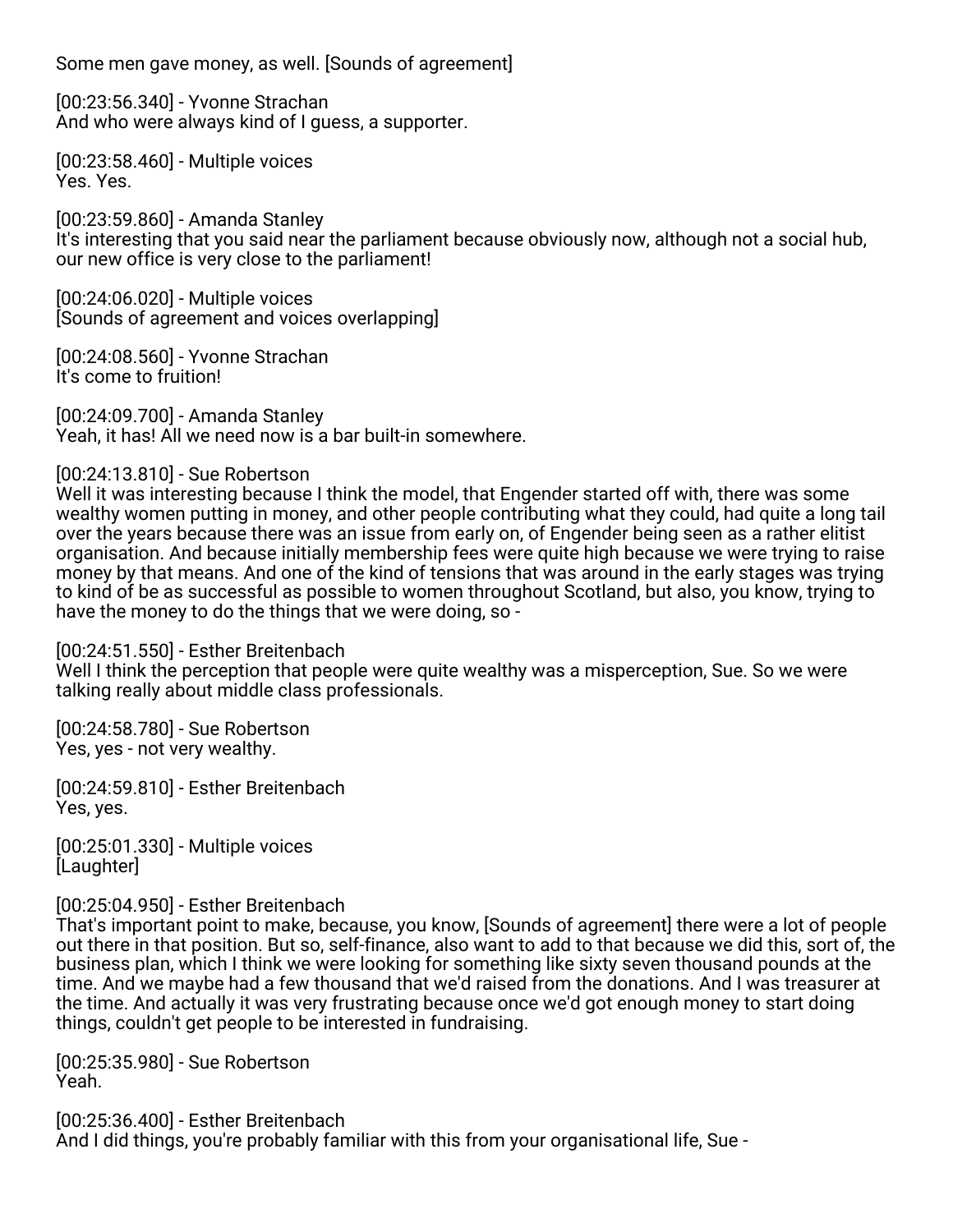[00:25:41.710] - Sue Robertson Yes.

## [00:25:41.710] - Esther Breitenbach

I wrote to companies and so on to ask for sponsorship, but I think we weren't quite within [sounds of agreement] you know, that sort of milieu, if you like, where we could pool in that sort of money [sounds of agreement].

## [00:25:52.780] - Yvonne Strachan

And that was an issue for Engender for a while, actually, because it was about changing the way you think about gender equality, and about women's position [sounds of agreement], whether it's statistically or - that wasn't like, we're going out, sorting out homelessness or doing something, but it was hugely important for changing the social position and the economic position for women. So that meant, it automatically wasn't that attractive to external, you know, businesses, or others [sounds of agreement] who are looking to say, on their bottom line well, we give to this charity, or that kind of operation [sounds of agreement]. And that fell through actually long into the park, because we had to make the case, [sounds of agreement], as to why Engender in the nature of it, should have the resources to do it. But just as a parallel, it's not obviously specifically to do with Engender, but it's contextual. Is that right from the outset of the equality unit having, or of there being a million pounds in the very first series of budget that we had, there's been money that has gone, most of the budget that the equality unit was responsible for, went out to projects right the way through. So, you know, I suppose there were two important things. One, is that the amount of money never decreased. It only ever increased. Which I mean, it might be held static, but we never lost - [sounds of agreement] never lost that support. And money that goes out, so all the you know, the intermediary Scottish Women's Aid, well Engender Scottish Women's Convention, but they also went out to lots of local projects. So, you know, working with violence against women across women's aid groups, that level of support, you know, sometimes there will be changes. But, you know, there was always a, you know, inside government, a commitment across really, political hues, I would have to say around this that, you know, might've been a slightly different emphasis, but to continue to support women's organisations, and organisations campaigning around women's equality, in the field. So, you know, the women's international centre will have been benefited. So, you know as well as others. So I think there's - in a way you could argue, that the work that Engender and work that was done in all the prep, to get both a different set up around devolution. But also the importance of equality and equal opportunities being part of the fabric, has continued to feed through [sounds of agreement], if you like, from the support coming in from the state, as well as what can be generated outside. And that comes with, you know, constraints inevitably. But I feel, I still think it's given Scotland [sounds of agreement] opportunities, you know, to ensure that the third sector, if you like, and women's organisations will then have a strength, or have a - have resources to enable them to do things.

# [00:28:33.990] - Amanda Stanley

Yvonne's work with others and Engender specifically within the Scottish Parliament at that time, was so important because, as they said, the impact of that work in those early years continues to be felt today. But the hard work leading up to that point had been going on for many years, from the original Women 50/50 campaign to the numerous political conferences, and individual activism that women were participating in. And within Engender, one of the most significant pieces of research launched during the 90s, was their gender audit. The audit was launched with the aim of creating information on women's lives in Scotland, something that was under researched and even more so under published. Esther Breitenbach played a pivotal role in the creation of it, and here she breaks down where they got the data and what they did with it.

# [00:29:17.550] - Esther Breitenbach

So, the gender audit was an idea that certainly I was pushing at an early stage, and I remember a meeting, it was at Hope Johnson's flat, and Suzy Innes was there. And myself and Ellen Kelly, it maybe was just the four of us, I can't remember. But Ellen saying, oh, we don't really need that, everybody knows.

[00:29:37.400] - Multiple voices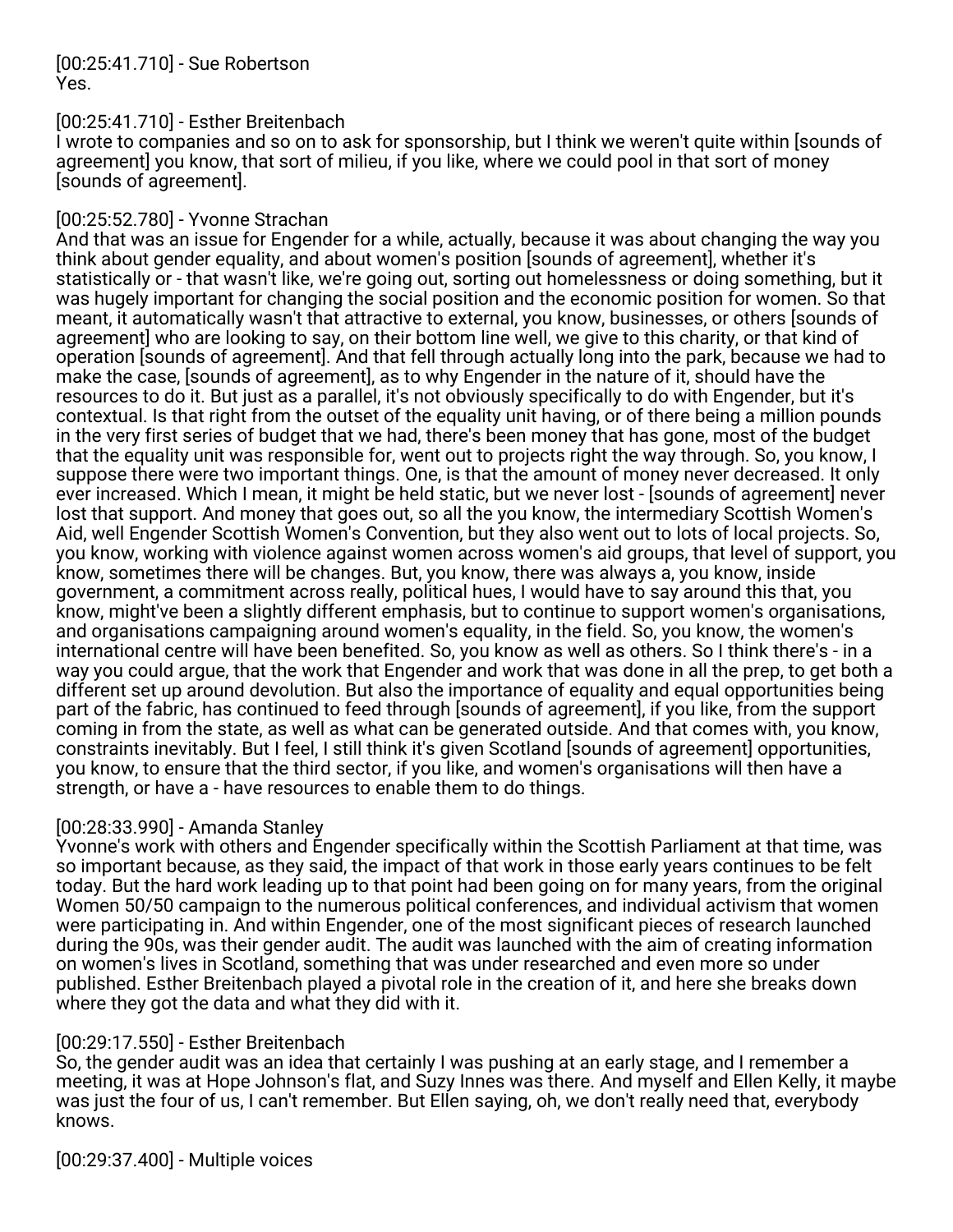# [Laughter]

# [00:29:39.810] - Esther Breitenbach

And I was saying, no Ellen, people don't know what the position is in terms of gender difference. And anyway, Ellen sometimes did make comments like that, you know, but she didn't mean that she wasn't supportive and committed to it. So what emerged out of that was a group that was, you know, people came and went with the group. But we put together, this was done on a voluntary basis, and it was a mixture of analysing official statistics. So there were government statistics, but also bringing in bits of research, quite often postgraduate research that, you know, there were some who'd done work on women in the arts, and the Arts Council, that kind of thing. So it was a mixture of officially published data, which wasn't necessarily disaggregated or published in that form [sounds of agreement]. So we would be compiling tables and doing analysis, and as I say, using other research. And the first one came out in 1993, and it was published annually, I think until 2000. In 1995, we got some money from the Equal Opportunities Commission. In fact, I will also mention the research review, which isn't about the gender audit, but in, would've been, 1993, we applied the EOC Commission to Research Review on equality issues in Scotland. And we put in a bid, it was Alice Brown and myself, as a joint Engender Edinburgh University bid, so that brought some money into Engender. And Fiona Myers was employed as a researcher on it, and Alice and I did bits, and we all wrote it together. And that was again a sort of baseline report on equality issues in Scotland. And it obviously parallels the gender audit. We went back to the EOC to ask them for some money in 1995. We got a grant from the EOC, that helped with the design. And I'm not saying it's particularly flash, but what we got, this sort of summary bit in the, sort of I say, I'm holding on, [laughter] like the 1995 gender audit here and, you know, just a summary in an easily understandable format. And at that time, it was suggested we should press release it. And the person who did it was Linda Martin, who was active in the Glasgow group. Linda Martin did a press release. And much to my surprise, it got picked up by the newspapers, because well, it's not news. I mean, on the one hand, I would disagree with Ellen that everybody knew it. But on the other hand, it wasn't news you know, you're talking about trends, social trends, and slow change, and gender pay gaps and things like that. But it got picked up certainly that year, perhaps subsequently. So there was a lot of publicity in the Scottish press, including as I found in my files, in the Daily Mail. [Laughter] "Choked by Housework!" [?] So the idea that domestic labour was preventing people, women, from getting into the top jobs, but that would be putting words in my mouth. That's not quite how I would put it.

# [00:33:07.550] - Esther Breitenbach

However, the gender audit was all voluntary labour, you know, and Louise Tate was the person who helped with all the layout and the tables and, you know, the formatting. You have to remember how new IT was [Sounds of agreement], we weren't doing cutting and pasting with pritt-stick as we did in the 70s. But here is is relatively new, and we had it done, it was printed at the Reprographics Department in Edinburgh University, which meant it was pretty cheaply done. And I would take the stuff down there and [inaudible 00:33:44] would print it and collect the copies, and then we'd distribute them, and they were for sale. I found a leaflet, so the 1994 one, for example, to individuals it was seven pounds a copy; to Engender members, five pounds a copy; to institutions, fifteen pounds a copy. So we'd do all that kind of thing, you know, people taking bundles and selling them and bringing back the money, and you know very, well kind of, hands-on practical, not a sophisticated operation. We might have had some in bookshops, probably did have in [crosstalk 00:34:18] a few copies -

# [00:34:19.610] - Sue Robertson

Yes. And places like, sort of, independent bookshops.

### [00:34:23.780] - Esther Breitenbach

Yes, so yes exactly. And to be honest, I can't remember financially whether, you know, the sales ever covered the costs or not. Because one of the things about the money that we had raised, in the beginning, was that it was enough to get the printing costs. And as I say, we were selling them. So whether or not it was breaking even I can't remember. But what was interesting, I think sometime in the mid-nineties, there was someone who was doing research about women's organisations in the third sector, who came to interview somebody - Siobhan, Reardon maybe? Not very sure about her surname, but I'm not even sure whether she was London-based or not. But she Siobhan was very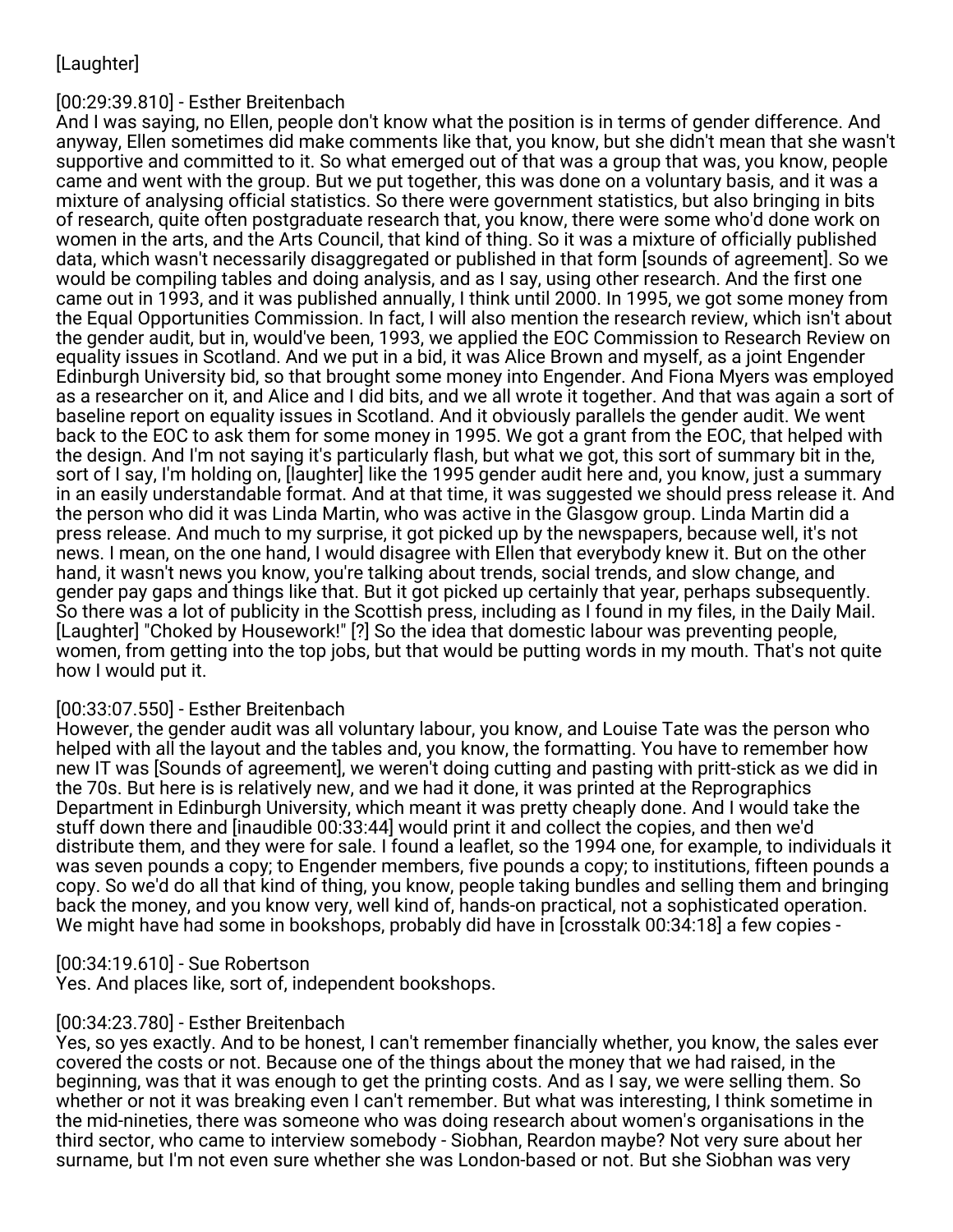surprised, well she assumed, because we were producing this publication that there was an office and staff [Laughter][Sounds of agreement]. I was saying - no! So, I think that the gender audit gave a profile to the organisation [Sounds of agreement].

[00:35:19.440] - Sue Robertson

It was hugely important for credibility for Engender, yes.

[00:35:23.750] - Esther Breitenbach They were very pleased to hear - [Laughter]

[00:35:24.500] - Sue Robertson Yeah, I think it was one of our main, sort of, products, and it was always lingering in the background. The pressure behind it was also to get the Government to produce it because - [crosstalk 00:35:34]

[00:35:35.360] - Yvonne Strachan I think that was the important thing, actually, although you say everybody knew, there wasn't any collection of data.

[00:35:41.010] - Multiple voices No, no, no.

# [00:35:41.780] - Yvonne Strachan

In a specific way, so what the gender audit was doing, was saying, here it is. And there was nowhere else that had that collation of material [Sound of agreement]. So not only was it significant for the visibility of Engender really important, actually the reason why people, it was in one place, with the information in a way that was accessible and people could say, my gosh, is this the state of play? So, and other organisations who then used the gender audit as information that allowed them to argue their case, or say well, look at this [Sounds of agreement]. It was hugely, hugely powerful and important. And I mean, there is a story then about what happens internally within government.

[00:36:19.760] - Multiple voices Yes.

# [00:36:20.120] - Yvonne Strachan

On the back of that, because the data collections were not disaggregated. So, I mean, yes, [crosstalk 00:36:25] so there's another story about this which is really important [Sounds of agreement], and continued to this day, which is about how we helped move, you know - [crosstalk 00:36:34]

# [00:36:35.840] - Esther Breitenbach

I will add on to that, because I continued working with gender-disaggregated statistics in Government and beyond, as it were, and which was not any longer within Engender. But one of the things that happened, again when I came to work at the Scottish Office as a Women's Issues Research Consultant. There was already an atmosphere that, you know, things can be done and we had to negotiate. The statisticians weren't necessarily clued up about why it was important. I remember having a conversation with somebody about transport, and saying, well, why would it be worth looking at gender differences? And I'm saying, well, you know, there's things like public transport users, things about like driving licences and things, about who has accidents, and that sort of thing that are worth looking at from a gender perspective.

# [00:37:21.140] - Amanda Stanley

Looking at every area of public life through a gendered lens, in the way Esther spoke about, continues to be a key part of Engender's work today. And her example of public transport being a gendered issue at the end there, reminded me of one of our previous podcasts from 2018 on this very topic. Just like with this podcast you're listening to just now, you can listen to that episode of On The Engender via our website, or wherever you get your podcasts. To round out this episode, I want to go back to Leslie and Alice, as they discuss the political motivation of Engender in the 90s, where they campaigned with fellow women's and equalities organisations to encourage women into politics and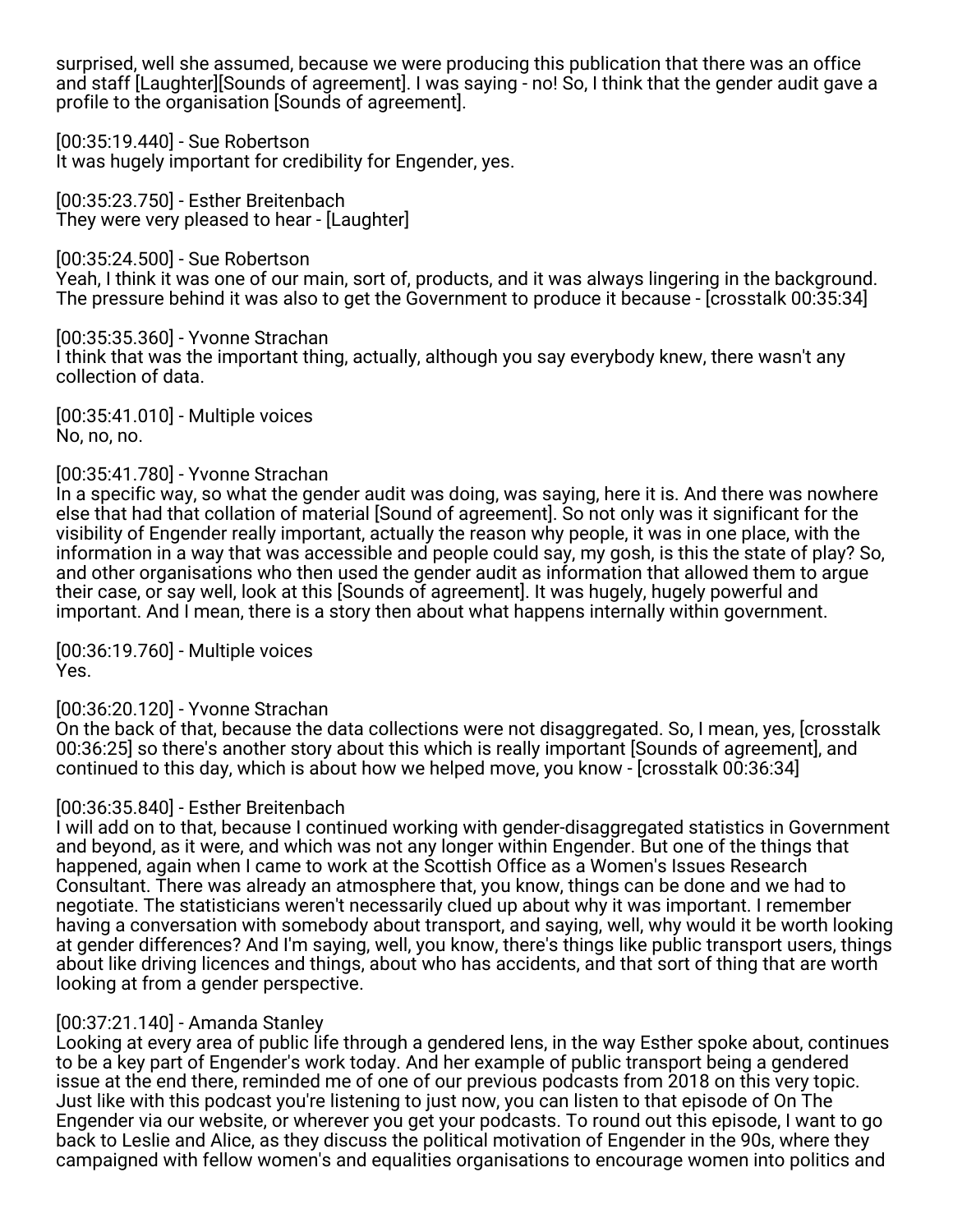to stand for election. One of these organisations was the original Women 50/50 campaign. And later in this series, we'll hear from Talat Yaqoob of the Current Women 50/50 campaign, as she discusses the progress that's been made, but also what still needs to change. Until then, here is Leslie and Alice recalling so vividly, how it felt to be at the opening of the Parliament following that first election, whereby a record number of women were elected.

## [00:38:21.440] - Alice Brown

I think one of the most exciting things was that first opening of the Scottish Parliament, when it was a realisation of all that campaigning. And you know, if you're lucky enough to be invited to the opening ceremony, you're in there and you're waiting, and there's a big procession up the Royal Mile, you could hear the music, you could hear the chanting, and the doors burst open. And that old assembly building, remember, at the top of the mound -

[00:38:45.890] - Leslie Hills I was actually filming it -

[00:38:47.960] - Alice Brown Wasn't it amazing!

[00:38:49.760] - Leslie Hills I was doing it and giving stuff to the BBC.

## [00:38:51.050] - Alice Brown

And it was so emotional, because suddenly in walked colour, you didn't see just men in suits. There was all the colours of these women, the 48 women in that first Parliament. I mean, the Labour Party was only party to actually get 50/50, because of the mechanism. But they walked in, 48 of them out 129. So what, less than 40 percent, but still, it was amazing, and it kind of brought, symbolised. So you had that symbolic representation and you actually saw the results of that campaign. And it's interesting that a lot of women that won seats were not necessarily active in the campaign. And I remember going to thing a few years afterwards and someone said, well, there were lots of women elected. I'm not sure how, but it happened. And you're thinking, well, wait a minute. You know, you've got to realise that this did not happen by accident. This happened by the hard work, the passion, the commitment, of so many women, who didn't want to be in the Parliament. It was always assumed that we wanted seats, that's why we're active.

[00:39:54.980] - Leslie Hills No, absolutely not.

### [00:39:54.980] - Alice Brown

And that's another important point, none of these women wanted seats. None of us ever entered Parliament in that way, but we wanted other women to enter. So, I mean, what was disappointing though was, after that first tranche, the way in which the numbers dipped again. And it just shows that actually you can never stop making the case. And that's back to the making the case again and again and again. I mean, sometimes I think I have I still got to say this, about getting women on platforms and so on, seeing future generations. And that's why I think you - it's great to see young women now, starting to think much more about again, because the numbers have dropped and needs that constant reinvention.

[00:40:36.860] - Leslie Hills But it's an interesting thing why they have dropped, I mean it's not just about procedures.

[00:40:40.470] - Alice Brown No, no.

[00:40:40.850] - Leslie Hills The thing that happened with many of the women was, that they decided they needed a life back.